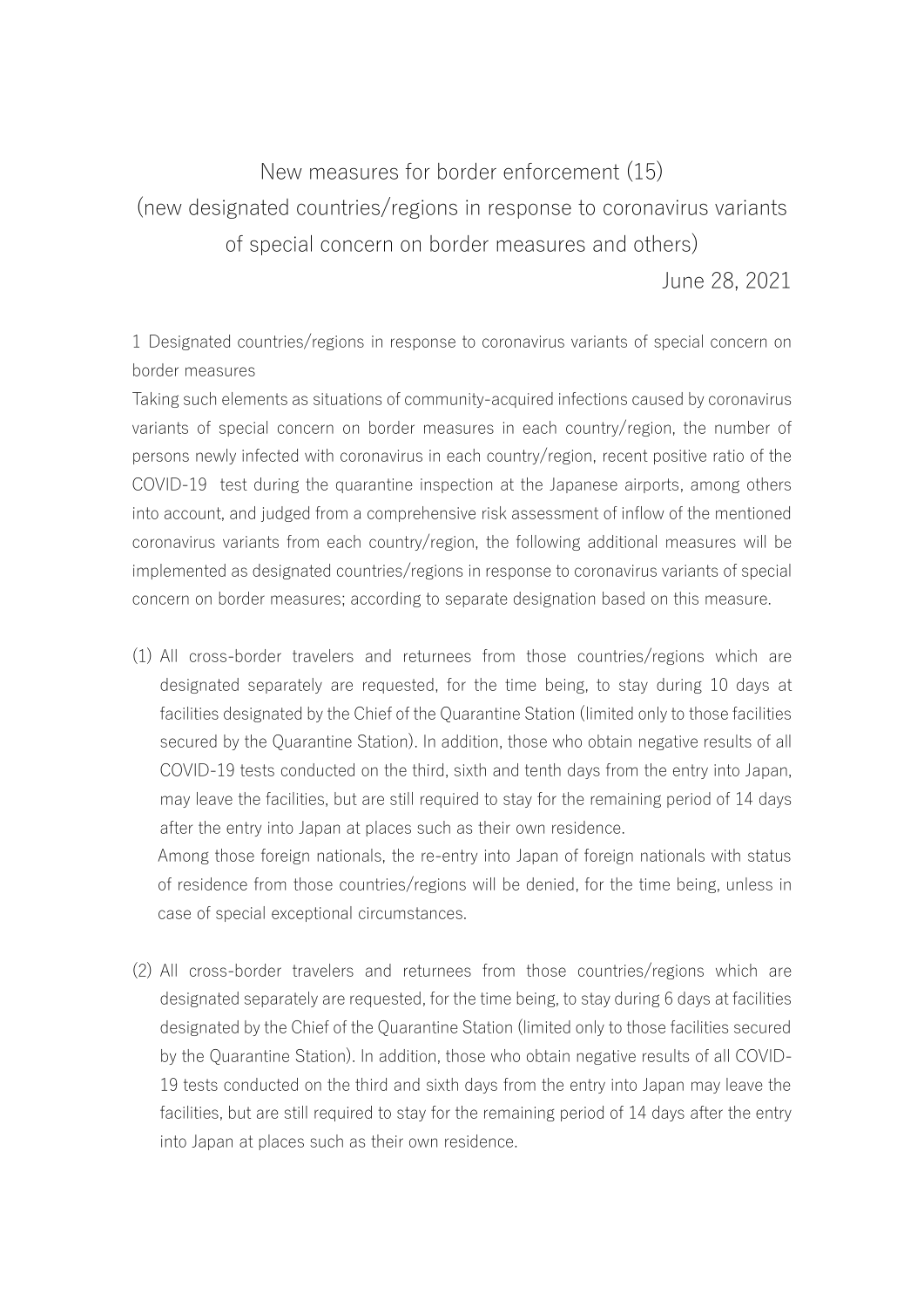Among those foreign nationals, the re-entry into Japan of foreign nationals with status of residence from those countries/regions will be denied, for the time being, unless in case of special exceptional circumstances.

(3) All cross-border travelers and returnees from those countries/regions which are designated separately are requested, for the time being, to stay during 3 days at facilities designated by the Chief of the Quarantine Station (limited only to those facilities secured by the Quarantine Station). In addition, those who obtain negative results of all COVID-19 tests conducted on the third day from the entry into Japan may leave the facilities, but are still required to stay for the remaining period of 14 days after the entry into Japan at places such as their own residence.

2 Designated countries/regions in response to coronavirus infection except for those designated for coronavirus variants of special concern

With regard to countries/regions other than the designated countries/regions based on the above 1, taking those elements such as the number of persons newly infected with coronavirus in each country/region, recent positive ratio of the COVID-19 test during the quarantine inspection at the Japanese airports, among others into account, and judged from a comprehensive risk assessment of inflow of the coronavirus from each country/region, all cross-border travelers and returnees from countries/regions judged with the high risk of inflow of the coronavirus are requested, for the time being, to stay 3 days at facilities designated by the Chief of the Quarantine Station (limited only to those facilities secured by the Quarantine Station) as designates countries/regions in response to coronavirus infection except for those designated for coronavirus variants of special concern, according to separate designation based on this measure. In addition, those who obtain negative results of all COVID-19 tests conducted on the third day from the entry into Japan may leave the facilities, but are still required to stay for the remaining period of 14 days after the entry into Japan at places such as their own residence.

(Note 1) Coronavirus variants of special concern on border measures include variants with special concern due to their high infectivity compared with other variants or those with the risk of vaccine efficacy reduction. Designation and removal of countries/regions is to be published whenever the Ministry of Foreign Affairs and the Ministry of Health, Labour and Welfare of Japan confirm.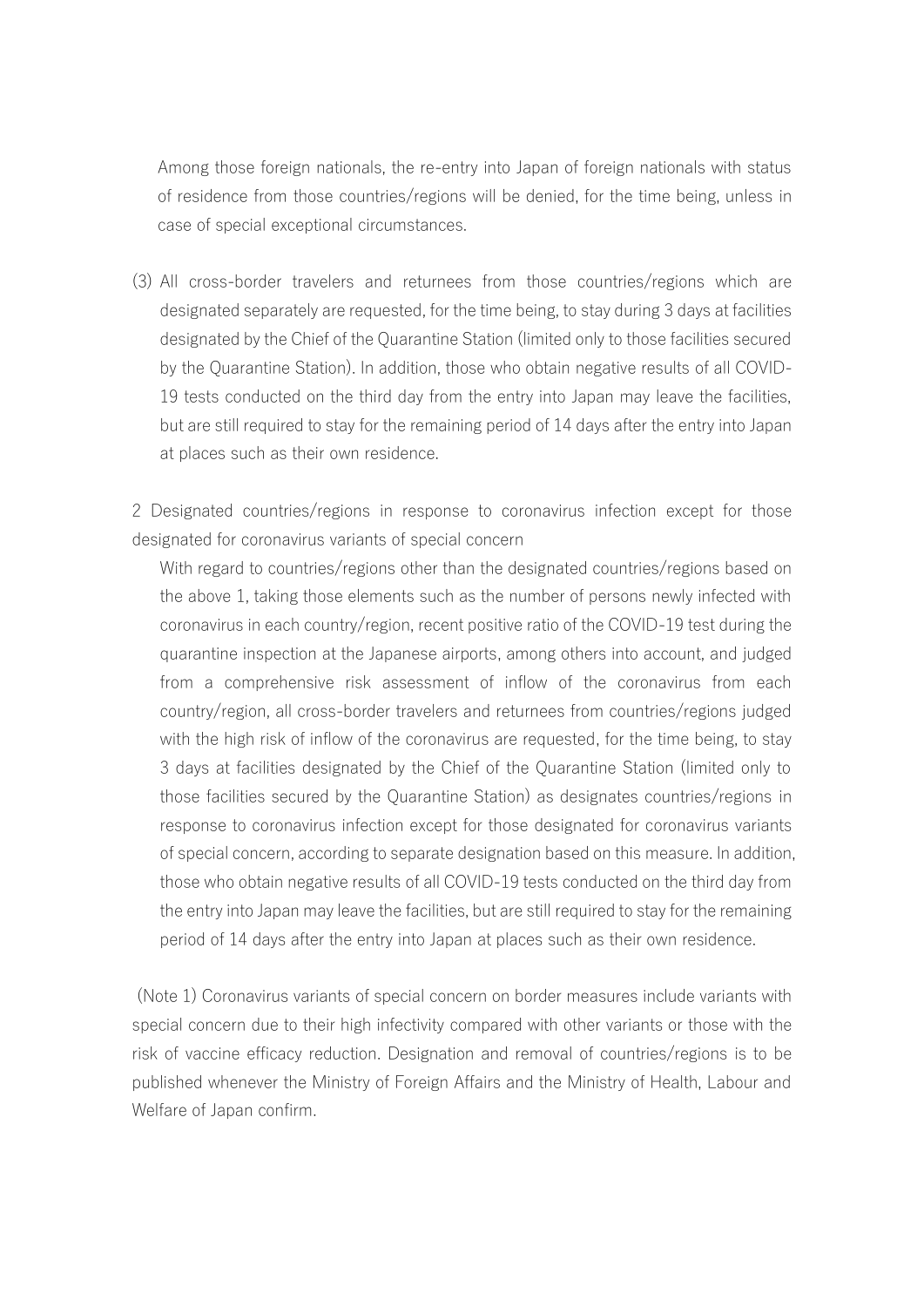(Note 2) With regard to designated countries/regions based on the above, whenever the Ministry of Foreign Affairs and the Ministry of Health, Labour and Welfare of Japan confirm, Designation and removal of countries/regions subject to those measures, as well as modification of details is to be published.

(Note 3) The aforementioned measures are subject to persons who have stayed in the designated countries/regions within 14 days before the day of return to Japan or the day of application for landing on Japan.

(Note 4) The aforementioned measures will be applied from 0:00am (JST) on July 1, 2021. Up to that time, the designations and measures for countries/regions for communityacquired transmission of coronavirus variants of concern based on "New measures for border enforcement (8)" (February 2, 2021), the designation and measures for designated countries/regions with the coronavirus variant (B.1.617) based on "New measures for border enforcement (13)" (May 18, 2021) and "New measures for border enforcement (14)" (May 25, 2021) will remain in effect.

(Note 5) Due to the implementation of the aforementioned measures, all following designation and measures will be suspended; "New measures for border enforcement (3)" (December 25, 2020), "3 enforcement of quarantine measures" of the "New measures for border enforcement (4)" (December 26, 2020), designations and measures for countries/regions for community-acquired transmission of coronavirus variants of concern based on "New measures for border enforcement (8)" (February 2, 2021), and designations and measures for designated countries/regions with the coronavirus variant (B.1.617) based on "New measures for border enforcement (13)" (May 18, 2021) and "New measures for border enforcement (14)" (May 25, 2021).

(Note 6) Based on the above, with regard to countries/regions designated on and after June 29, 2021, the stay at facilities designated by the Chief of the Quarantine Station will be implemented from 0:00am (JST) three days after the designation, and the denial of landing in principle for the re-entry into Japan of foreign nationals with status of residence will be implemented from 0:00am (JST) two days after the designation. In addition, with regard to the modification of the designation or the removal of designation based on the above, the modification or the removal of designation related to the stay at facilities designated by the Chief of the Quarantine Station will be implemented from 0:00am (JST) three days after the